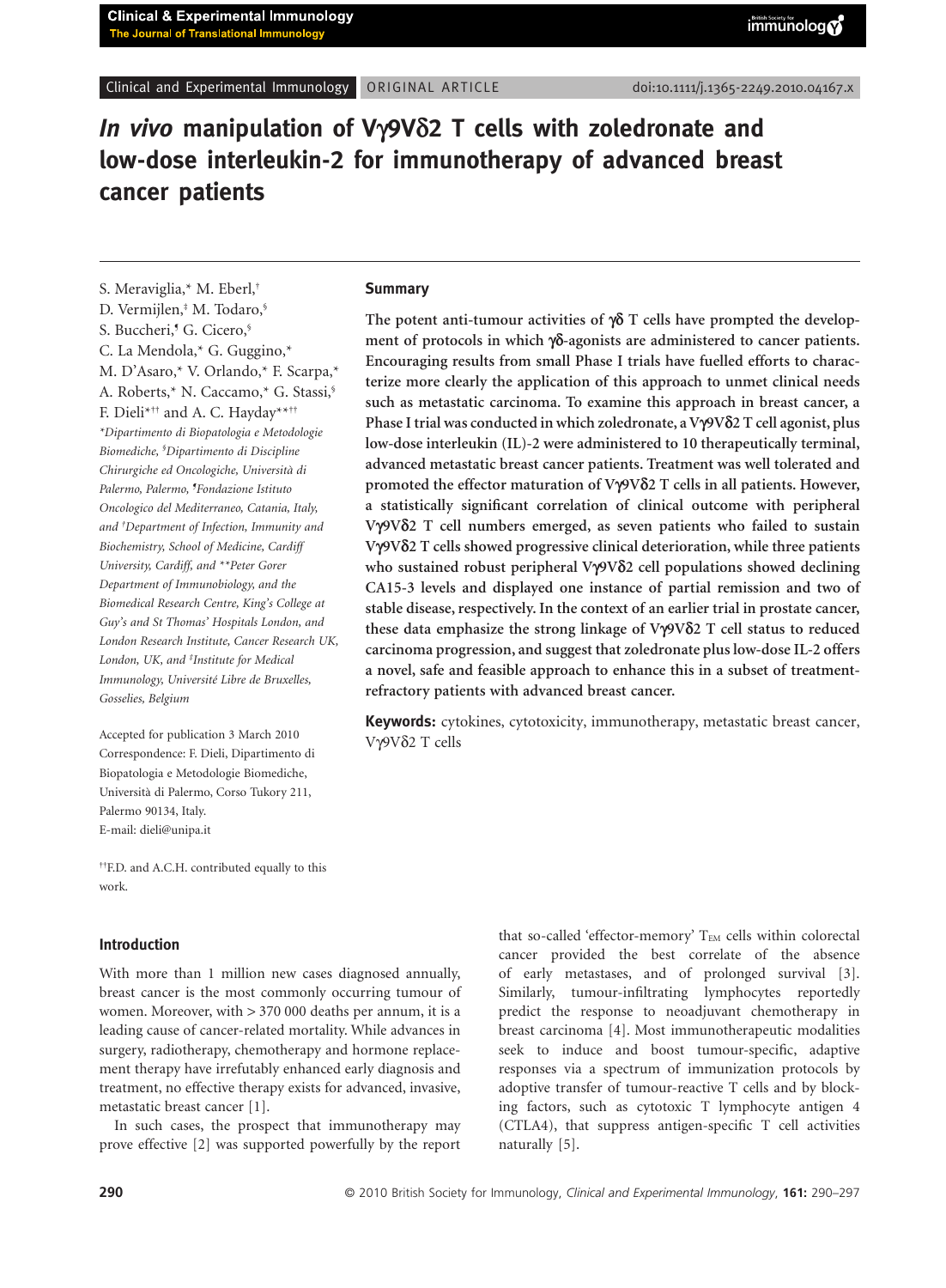In parallel, numerically smaller lymphocyte subsets, including natural killer (NK) cells, and lymphocytes expressing the  $\gamma\delta$  T cell receptor (TCR) are receiving increasing attention [6–9]. The perceived advantages of these cells is that they respond in high frequency to the increased expression of 'stress-antigens' and to the decreased expression of major histocompatibility complex (MHC) antigens, both of which are common signatures of tumour cells. These 'unconventional' lymphocytes can home readily to inflammatory or lesional sites, and show immediate effector functions ranging from cytotoxicity, through the chemokine-mediated recruitment of other effector cells, to antigen presentation [8,10,11].

In healthy adults, the major peripheral blood  $\gamma\delta$  T cell subset expresses the V $\gamma$ 9V $\delta$ 2 TCR, and shows TCRdependent activation by low molecular weight isoprenoid precursors, including (*E*)-4-hydroxy-3-methyl-but-2-enyl pyrophosphate (HMB-PP), derived from many bacteria and protozoa, and isopentenyl pyrophosphate (IPP), that may be over-expressed by virus-infected or tumour cells [12–16]. Tumour cell recognition may be sustained additionally by expression of MHC class I-related chain A (MICA), MHC class I-related chain B (MICA) and/or other ligands for the activating NKG2D receptor, expressed by  $V\gamma9V\delta2^+$  T cells [17], and by tumour cell surface display of an 'ecto-F1- ATPase' that can engage the V $\gamma$ 9V $\delta$ 2 TCR [18]. V $\gamma$ 9V $\delta$ 2<sup>+</sup> T cells include those with 'naive-like' or 'central memory-like' phenotypes (T<sub>naive</sub>, CD45RA<sup>+</sup>CD27<sup>+</sup>; T<sub>CM</sub>, CD45RA<sup>-</sup>CD27<sup>+</sup>) that home to secondary lymphoid organs, but that lack immediate effector function, and those with effector/ memory-like (TEM, CD45RA<sup>-</sup>CD27<sup>-</sup>) and 'terminally differentiated' (T<sub>EMRA</sub>, CD45RA<sup>+</sup>CD27<sup>-</sup>) phenotypes that home to sites of inflammation and that display immediate effector function [19].

Aminobisphosphonates are toxic towards osteoclasts and prescribed widely as standard-of-care for osteoporosis, for elderly patients receiving chronic, bone-erosive steroids and for malignant bone metastases. Zoledronate (Zol) is the most potent and efficacious clinically approved aminobisphosphonate [20–23]. Intriguingly, Zol and other aminobisphosphonates provoke accumulation of IPP and related metabolites because they inhibit the downstream enzyme farnesyl pyrophosphate synthase [24,25]. When added to peripheral blood mononuclear cell (PBMC) cultures, Zol + interleukin (IL)-2 induces specifically in V $\gamma$ 9V $\delta$ 2<sup>+</sup> T cells activation and effector molecules, including CD25, CD69 and interferon (IFN)-γ, and cytotoxicity markers such as CD107a, perforin and tumour necrosis factor (TNF) related apoptosis-inducing ligand (TRAIL) [26] (data not shown). Moreover, Zol-activated Vγ9Vδ2<sup>+</sup> T cells kill breast cancer cell lines readily *in vitro* and in a severe combined immunodeficient (SCID) mouse xenograft model [27] (data not shown).

Fuelled by these attractive properties, recent, albeit smallscale, applications of V $\gamma$ 9V $\delta$ 2<sup>+</sup> T cells to haematological and solid-tissue malignancies have yielded promising results [26, 28–33]. Previously, we showed that co-administration of Zol and low-dose IL-2 (i.e. at lower concentration than that required to affect  $\alpha\beta$  T or NK cells) to late-stage, hormoneresistant prostate cancer patients enhanced  $V\gamma9V\delta2^+$  T cell responses significantly, with associated clinical benefits [26]. For these reasons, we rationalized that Zol plus low-dose IL-2 may also prove a feasible and safe approach to activate Vγ9Vδ2<sup>+</sup> T cells in advanced breast cancer patients in whom all other common treatments have been exhausted.

## **Materials and methods**

## **Study design**

The study included 10 female patients (age 55–70 years; median 63 years, average time since diagnosis: 2037 days) meeting the following eligibility criteria: histopathologically confirmed diagnosis of advanced metastatic breast adenocarcinoma; tumour burden of one to three metastasis sites (brain excluded); adequate organ function [bone marrow: white blood cells (WBC)  $\geq$  3000/mm<sup>3</sup>, absolute neutrophil count (ANC)  $\geq$  1500/mm<sup>3</sup>, haemoglobin (Hgb)  $\geq$  9·0g/dl, platelets  $\geq 10000/mm^3$ ; liver: bilirubin  $\leq 1.5$ mg/dl and aspartate aminotransferase (AST)  $\leq$  2 $\times$  above normal range (30 UI/l); kidney: creatinine  $\leq 1.5$  mg/dl); performance status  $\leq$  2 according to the Eastern Cooperative Oncology Group (ECOG) scale [34]; high levels of carcinoembryonic antigen (CEA) and CA15-3 ( $\geq$  2× upper limit of normality); and measurable progressive disease (tumour growth increase > 20%). Eligible patients were also human epidermal growth factor receptor-2 (HER-2)-negative, hormone therapyresistant, and met strict criteria for acquired chemotherapy resistance: recurrence after primary surgery followed by adjuvant chemotherapy and documented progressive disease after at least one favourable response to treatment, including doxorubicin and taxanes for recurrence. No patient was receiving statins or vitamin D therapy. Patients were excluded if they had chemotherapy, radiation therapy or bisphosphonates up to 4 weeks prior to study entry; severe cardiovascular disease, refractory hypertension, symptomatic coronary artery disease; corrected (for albumin) serum calcium < 8·0 mg/dl; history of autoimmunity; serious intercurrent chronic or acute illnesses; concurrent second malignancy; or concurrent treatment with steroids or other immunosuppressive agents. All patients were recruited and treated over a 1-year period, starting in January 2005. Treatment of patients followed written informed consent from each patient or patient's guardian, according to an institutional review board-approved protocol and in compliance with the Declaration of Helsinki [35]. The ethical rationale was that eligible patients were therapeutically terminal, i.e. all available efficient treatments according to Physician Data Query (PDQ) of the National Cancer Institute had been exhausted. The chosen drugs and doses were considered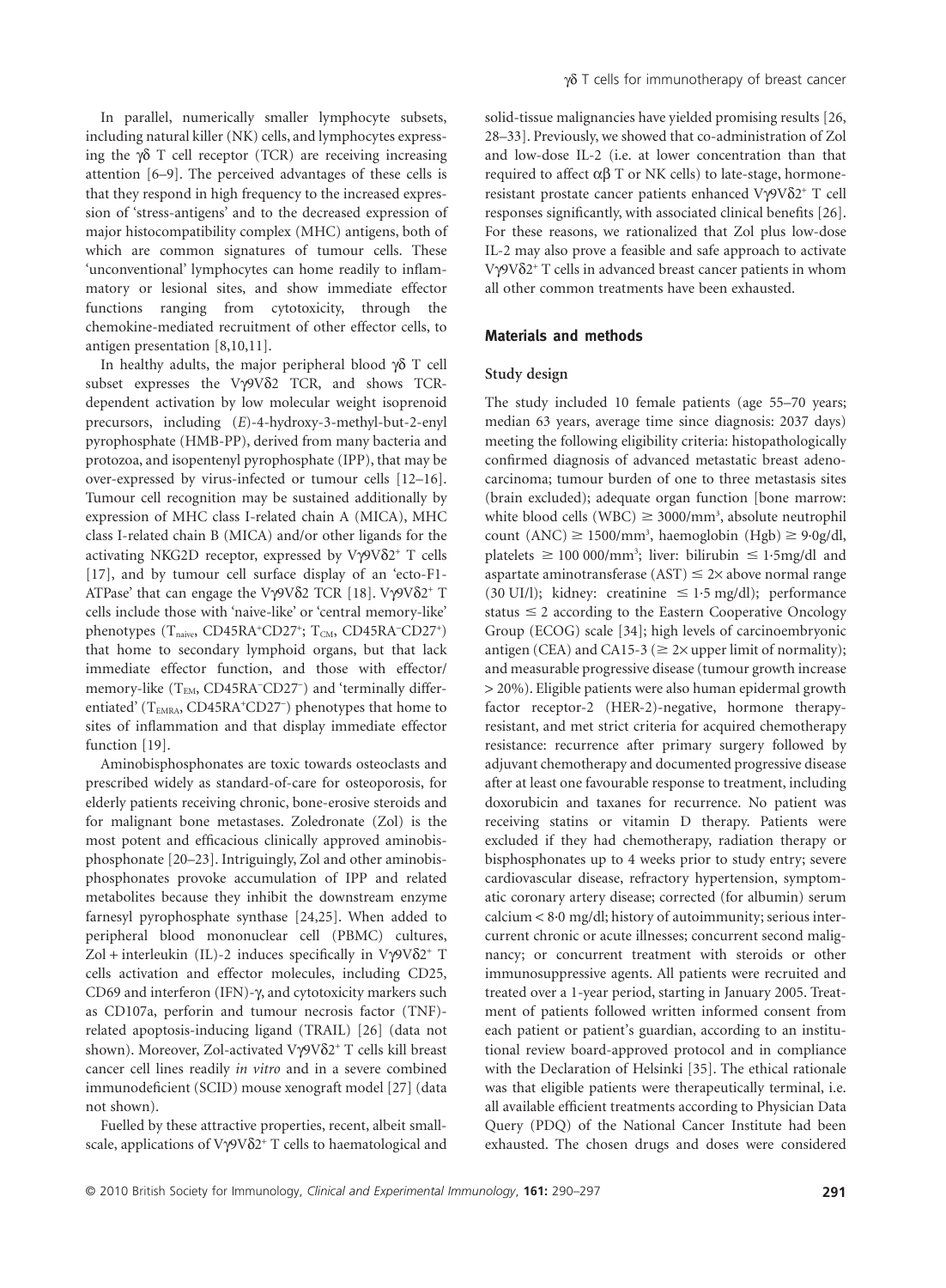acceptable, as they showed no relevant toxicity in oncological patients [26]. Immunological parameters were assessed every 3 months (primary end-point); clinical status, according to Response Evaluation Criteria in Solid Tumours (RECIST) definitions [36] [progressive disease (PD), stable disease (SD), partial remission (PR), complete remission (CR)] was recorded monthly (secondary end-point). Clinical assessments and analyses were performed by two independent reviewers, using imaging and/or clinical and laboratory measures. Toxicity was evaluated using common terminology criteria for adverse events (CTCAE, version 3·0) of the US National Cancer Institute. Any status was considered evaluable if maintained for  $\geq$  30 days. Deaths attributable to cancer progression were recorded monthly.

## **Treatment schedule**

Four mg of Zol (Zometa; Novartis, Origgio, Italy) was administered every 21 days by 15-min 100-ml intravenous infusion of saline, followed immediately by subcutaneous delivery of IL-2 (Proleukin, 106 IU; Chiron, Emeryville, CA, USA).

## **Flow cytometry**

Prior to treatment (month 0), and at months 3 (6 days after the fourth  $Zol + IL-2$  administration), 9 (6 days after the 13th Zol + IL-2 administration) and 12 (6 days after the 17th Zol + IL-2 administration), patients' PBMC were obtained by Ficoll-Hypaque centrifugation and stained with fluorescein isothiocyanate (FITC)-, phycoerythrin (PE)-, PE-Cy5 or allophycocyanin (APC)-conjugated antibodies against CD27, CD45RA, human leucocyte antigen D-related (HLA-DR), CD3, CD56, CD69, TCR pan  $\alpha\beta$ , TCR pan  $\gamma\delta$ , TCR V $\gamma$ 9 or TCR V $\delta$ 2 (BD PharMingen, San Diego, CA, USA); 10<sup>5</sup> cells were analysed on a fluorescence activated cell sorter (FACS)Calibur with CellQuest software (Becton Dickinson, Heidelberg, Germany).

# **Analysis of V**g**9V**d**2**<sup>+</sup> **T cells**

RPMI-1640 medium (Gibco, Grand Island, NY, USA) was supplemented with 10% heat-inactivated human pooled AB serum, 2 mM L-glutamine, 20 nM HEPES and 100 U/ml penicillin/streptomycin. PBMC were labelled with 5,6 carboxy-fluorescein-ester (CFSE) (Molecular Probes, Eugene, OR, USA) and cultured with 10 µM IPP (Sigma, St Louis, MO, USA) and 20 U/ml IL-2. After 7 days the number of V $\gamma$ 9V $\delta$ 2<sup>+</sup> T cells among CD3<sup>+</sup> cells was determined by FACS. IFN- $\gamma$  and TRAIL levels in 48-h culture supernatants were assessed by enzyme-linked immunosorbent assay (ELISA) (R&D Systems, Minneapolis, MN, USA). Na-CBZ-L-lysine-thiobenzyl levels in 24-h culture supernatants were determined by N-a-benzyloxycarbonyl-l-lysine thiobenzyl ester (BLT)-esterase assay [19,26,30].

## **Serum TRAIL, cytokines and chemokines**

Serum TRAIL was detected by ELISA; serum granulocyte– macrophage colony-stimulating factor (GM-CSF), IL-2, IL-4, IL-6, IL-8 (CXCL8), IL-12p40, IL-12p70, IL-13, TNF-a, IFN-g, eotaxin (CCL11), inositol phosphate (IP)-10 (CXCL10), monocyte chemoattractant protein (MCP)-1 (CCL2) and macrophage inflammatory protein (MIP)-1 $\alpha$ (CCL3) were determined by xMAP multiplex technology (Luminex, Austin, TX, USA), using Biorad reagents (Bio-Rad Life Sciences, CA, USA). Data were acquired and analysed with the Bioplex Manager Software (Bio-Rad).

# **Statistical analysis**

Differences in survival were assessed using log-rank, Breslow (generalized Wilcoxon) or Tarone–Ware tests. Data from more than two groups were compared using one-way analysis of variance (ANOVA) with Tukey–Kramer multiple comparison test, using Instat software (GraphPad). *P*-values < 0·05 were considered statistically significant.

# **Results**

# **Toxicity**

One to 3 days after the first  $Zol + IL-2$  administration, five patients developed transient flu-like symptoms that were controlled easily by oral paracetamol. These side effects reprised those reported following pamidronate + IL-2 administration to multiple myeloma and non-Hodgkin's lymphoma patients [28] and Zol + IL-2 injection in advanced prostate cancer patients [26]. Two patients developed local erythema at the site of IL-2 administration. No other haematological, hepatic, renal or neurological toxicity or allergic, autoimmune or fatigue side effect was observed.

# **V**g**9V**d**2**<sup>+</sup> **T cell responses**

Patients displayed pretreatment levels of  $\sim$ 20–50  $\times$  10<sup>3</sup> V $\sqrt{9V\delta2^+}$  T cells/ul of blood (Fig. 1). Three patients died before month 3, restricting longitudinal analysis to seven patients, three of whom died between months 3 and 11 after precipitous, progressive declines in  $V\gamma9V\delta2^+$  T cell numbers. Conversely, three of four patients surviving past month 12 showed strikingly robust V $\gamma$ 9V $\delta$ 2<sup>+</sup> T cell numbers (Fig. 1), with clear increases in CD69 and/or HLA-DR activation markers detected selectively on total  $\gamma\delta$  T cells, but not seen on  $\alpha\beta$  T cells or NK cells (Table 1).

The four patients surviving past month 12 showed sharp and progressive decreases in absolute numbers of  $V\gamma9V\delta2^+$  $T_{\text{naive}}$  and  $T_{\text{CM}}$  cells, and corresponding increases in V $\gamma$ 9V $\delta$ 2<sup>+</sup> T<sub>EM</sub> cells, associated with decreased proliferative responses to IPP and reduced cytotoxicity (measured by BLT-esterase and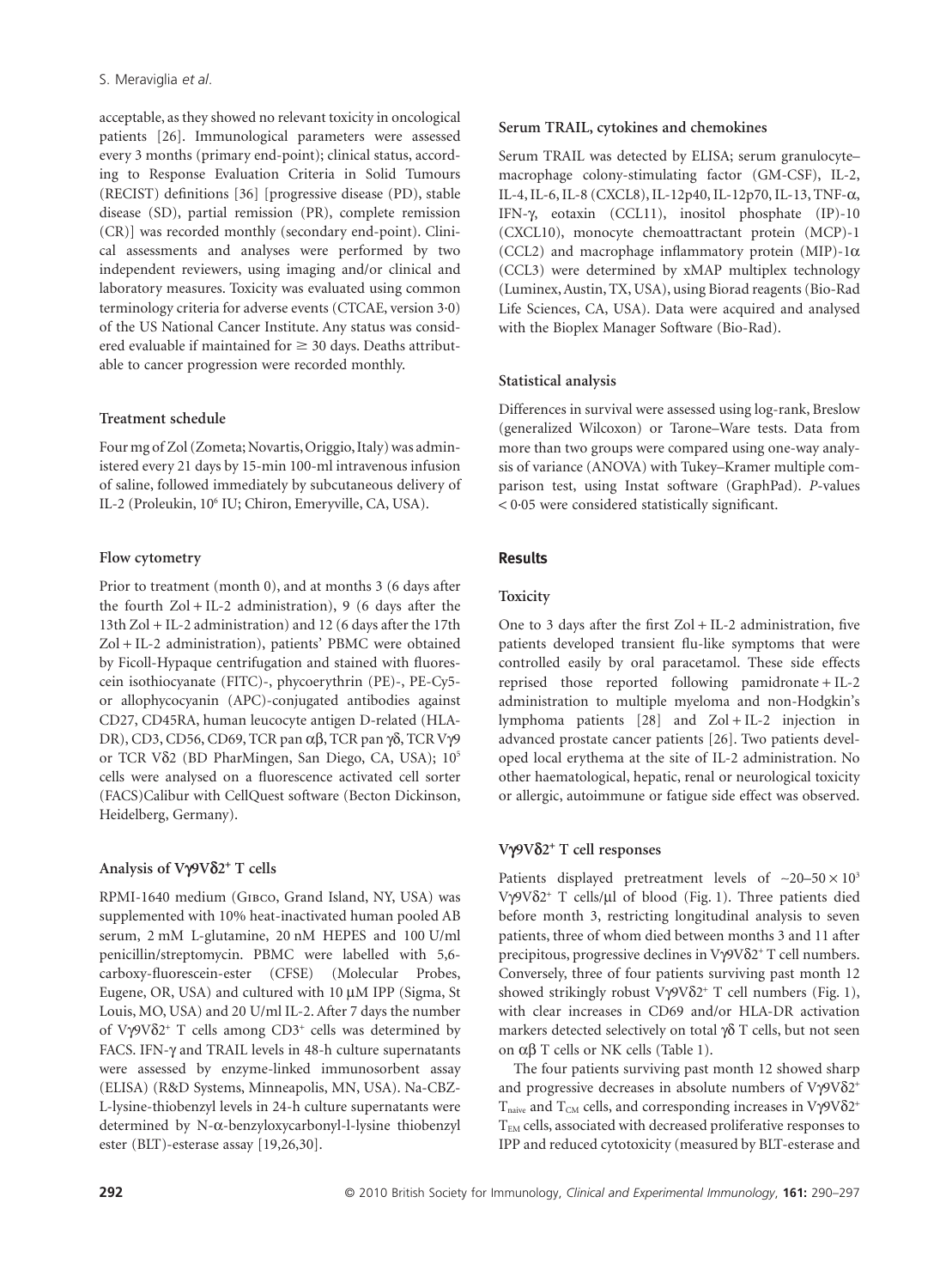

Fig. 1. Absolute Vγ9Vδ2 T cell numbers in patients treated with Zoledronate (Zol) + interleukin (IL)-2 prior to treatment (T0), and 3 (T3), 9 (T9) and 12 (T12) months after treatment. Yellow symbols, patients who died before T3; red symbols, patients who died before T9; blue symbols, patients who died before T12; green symbols, patients surviving past T12.

**Table 1.** Activation marker expression in  $\delta$ ,  $\alpha$  $\beta$  and natural killer (NK) cells from patients treated with Zoledronate and interkeukin (IL)-2.

|                                              | Months after treatment |    |    |    |
|----------------------------------------------|------------------------|----|----|----|
|                                              |                        | 3  |    | 12 |
| $\gamma\delta^+$ CD69 <sup>+</sup>           |                        | 64 | 47 | 42 |
| $\gamma\delta^+$ HLA-DR <sup>+</sup>         | 10                     | 92 | 81 | 87 |
| $\alpha\beta$ <sup>+</sup> CD69 <sup>+</sup> | 3                      | 8  | 4  | 6  |
| $\alpha\beta^+$ HLA-DR <sup>+</sup>          | 10                     |    | 9  |    |
| $NK^+$ $CD69^+$                              |                        |    |    |    |
| $NK^+$ HLA- $DR^+$                           |                        |    |    |    |

Data indicate the mean percentages of cells expressing CD69 or human leucocyte antigen D-related (HLA-DR) activation antigens. Standard errors (s.e.) were always less than 20% of the means.

TRAIL), compared to progressive increases in IFN- $\gamma$  production peaking at 12 months. The pattern of an altered phenotype and function of peripheral Vy9V82 cells following treatment with zoledronate and IL-2 was strikingly evident when either all the enrolled 10 patients (Figs 2 and 3) or only the four patients surviving past month 12 (data not shown) were compared. Collectively, these changes show that there are patients in whom Zol + IL-2 provokes a specific, striking and durable effector maturation and mobilization of peripheral blood Vy9V $\delta$ 2<sup>+</sup> T cells, akin to our and others' observations in different types of cancer [30–33].

## **Clinical responses and correlates**

Deterioration in health was invariably preceded by substantial declines in  $V\gamma9V\delta2^+$  T cell numbers. The three patients sustaining robust V $\gamma$ 9V $\delta$ 2 T cell numbers over 12 months composed one case of PR and two of SD, respectively (Fig. 4a,b). Moreover, a statistically significant correlation was evident between V $\gamma$ 9V $\delta$ 2<sup>+</sup> T cell numbers at 12 months and declining CA 15-3 levels (Fig. 4c). Analysis a posteriori of patient sera showed some significant up-regulation in IFN-g, IL-12p40, TNF-a, GM-CSF, eotaxin, IP-10 and MIP-1a, whereas IL-8 and TRAIL were down-regulated across the treatment period (Table 2). We noted, however, that the three patients whose clinical status improved were identified among others only by their overt differences in numbers and not by the properties and phenotype of their  $V\gamma9V\delta2^+$  T cells.

#### **Discussion**

The need for innovative treatments of advanced, refractory carcinomas has fuelled investigation of tumour immunology and immunotherapy, with recent studies showing that immunotherapy combined with chemotherapy improves survival benefits relative to chemotherapy alone [37–41]. Indeed, chemotherapeutic agents can sensitize tumours to immune-mediated killing, for instance by up-regulation of death receptors DR5 and Fas, that are bound by TRAIL and FasL, respectively [41].

Pursuing the concept that  $\gamma\delta$  T cells may compose key components of tumour immunotherapy [7–9], the main aim of this study was to assess whether reproducible phenotypic

Fig. 2. Distribution of  $V\gamma9V\delta2$  T cell subsets in patients treated with Zoledronate (Zol) + interleukin (IL)-2 prior to treatment (T0), and 3 (T3), 9 (T9) and 12 (T12) months after treatment. Top, bottom and middle line through boxes, 75th, 25th, and 50th percentiles for V $\gamma$ 9V $\delta$ 2 T<sub>naive</sub> (CD45RA<sup>+</sup>CD27<sup>+</sup>), T<sub>CM</sub> (CD45RA<sup>-</sup>CD27<sup>+</sup>), T<sub>EM</sub> (CD45RA<sup>-</sup>CD27<sup>-</sup>), and TEMRA (CD45RA<sup>+</sup>CD27<sup>-</sup>) cells. Lines that extend from boxes, highest and lowest values from each subgroup. Lines within boxes, median values. \**P* < 0·001, \*\**P* < 0·005, \*\*\**P* < 0·01 and \*\*\*\**P* < 0·02 compared to T0 values.

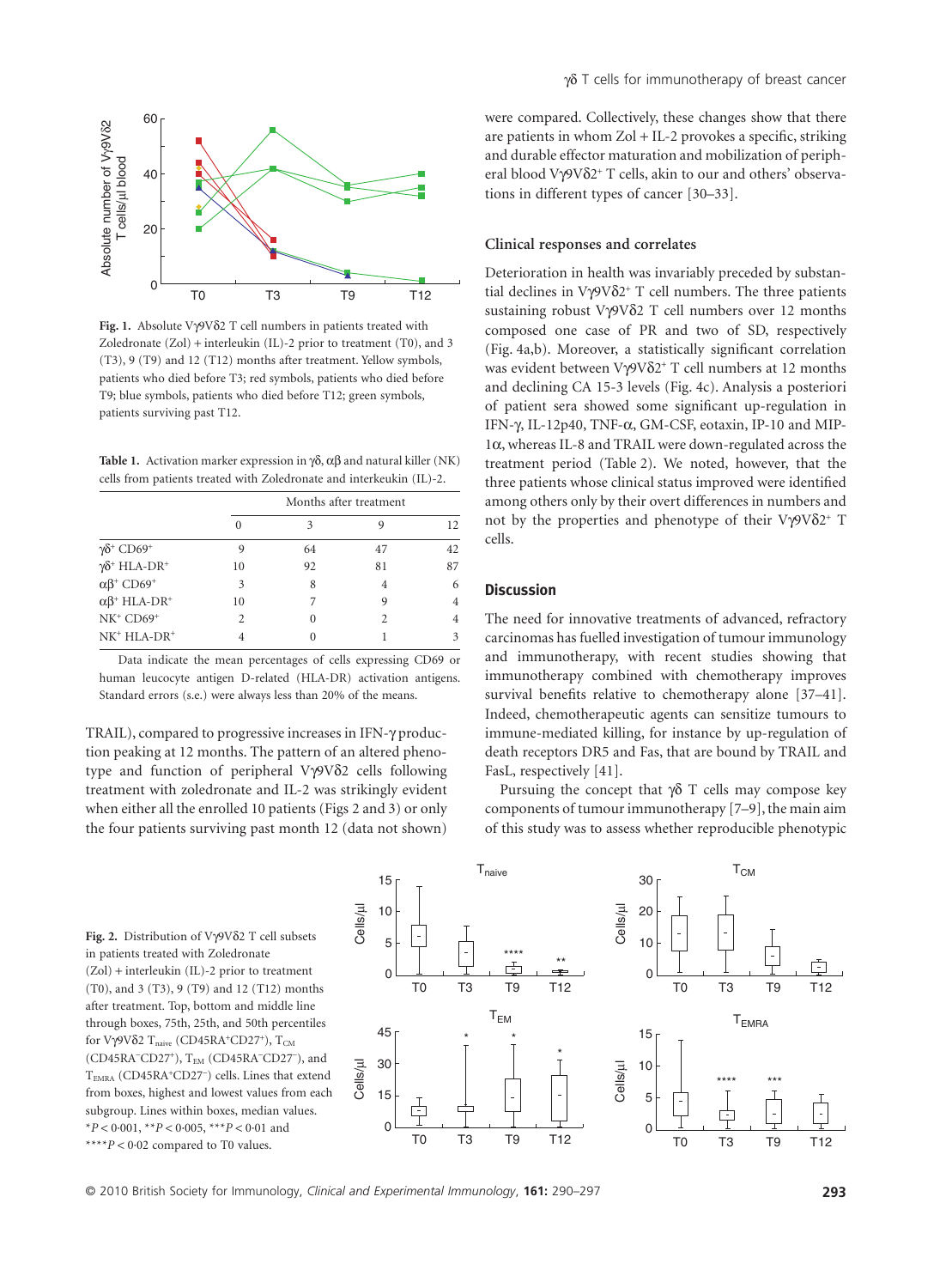Fig. 3. *In vitro* activity of Vγ9Vδ2 T cells in patients treated with Zoledronate (Zol) + interleukin (IL)-2 prior to treatment (T0), and 3 (T3), 9 (T9) and 12 (T12) months after treatment. Top, bottom and middle line through boxes, 75th, 25th, and 50th percentiles for proliferation of  $V\gamma9V\delta2$  T cells (7 days), interferon (IFN)- $\gamma$  and tumour necrosis factor (TNF)-related apoptosis-inducing ligand (TRAIL) secretion (48 h), and N-a-benzyloxycarbonyl-l-lysine thiobenzyl ester (BLT)-esterase activity (24 h) in response to isopentenyl pyrophosphate (IPP) and IL-2 stimulation. Optical density (OD), absorbance. Lines that extend from boxes, highest and lowest values from each subgroup. Lines within boxes, median values. \**P* < 0·001 compared to T0 values.



and functional changes could be induced in the V $\gamma$ 9V $\delta$ 2<sup>+</sup> T cell compartment in highly advanced disease. In this regard, there was substantial differentiation of  $V\gamma9V\delta2^+$  T cells toward an effector/memory-like phenotype in all patients monitored, and a striking and durable maintenance of robust  $\gamma\delta$  T cell numbers in 30% of patients. This establishes that immunomodulation by Zol + IL-2 can be achieved safely in patients refractory to all other treatments, as was the case in advanced prostate cancer [26]. While highly encouraging, further optimization or modification of the protocol, for example by prescreening patients' cells for responsiveness to Zol + IL-2 *in vitro*, might benefit additional treatmentrefractory patients [28]. Paralleling our data, durable activation of the T<sub>EM</sub> subset of V $\gamma$ 9V $\delta$ 2<sup>+</sup> T cells was reported recently after a single dose of Zol to disease-free breast cancer patients [33].

Our second aim was to assess whether there was a tumour response to the treatment regimen. In this regard, the study, albeit small, emphasizes strongly a correlation of peripheral blood V $\gamma$ 9V $\delta$ 2<sup>+</sup> T cell numbers and status with arrested disease progression, and with a surrogate marker thereof (declining CA 15-3). This evokes a comparable correlation of  $\gamma\delta$  T cell numbers and activities with arrested disease progression in other scenarios of advanced malignancy [26]. We note, however, that the declining health of seven patients could not be attributed to poor functional conversion of  $V\gamma9V\delta2^+$  T cells (which was equivalent in all patients). Therefore, there is no obvious need to invoke suppressor  $\gamma\delta$ T cells, as were described previously in breast cancer [42]. Rather, the critical difference was a failure to sustain robust numbers, implying that high response frequencies compose a key property of lymphoid stress-surveillance [8]. Hence, any future treatment optimizations should respect the need to achieve sufficiently large numbers of relevant  $\gamma\delta$  T cells.

Given the powerful and diverse immunomodulatory effects of different tumour milieus, the relevant anti-tumour properties of V $\gamma$ 9V $\delta$ 2<sup>+</sup> T cells will probably vary in different contexts. In this light, the robust  $\gamma\delta$  T cell activation reported here showed no direct evidence of enhanced cytotoxic potential, as was observed in the preceding prostate cancer trial [26]. Conversely, the observed increases in cytokines evoke previous demonstrations, including our own, that activated V $\gamma$ 9V $\delta$ 2<sup>+</sup> T cells, co-stimulated with IL-2, produce large amounts of IFN- $\gamma$ , TNF- $\alpha$ , GM-CSF, IP-10 and MIP-1 $\alpha$ [43]. A central role of IFN- $\gamma$  in the anti-tumour activities of  $\gamma\delta$  T cells was reported in an animal model [44], while IFN- $\gamma$ 

Fig. 4.  $(a, b)$  Correlation between  $V\gamma9V\delta2$  T cell numbers and clinical outcome at T9 (a) and T12 (b). PD: progressive disease; SD: stable disease; PR: partial remission. (c) Inverse correlation between V $\gamma$ 9V $\delta$ 2 T cell numbers and CA15-3 levels, as assessed at T12, in one patient with partial remission (open circles), two patients with stable disease (closed circles) and one patient with progression (open square).

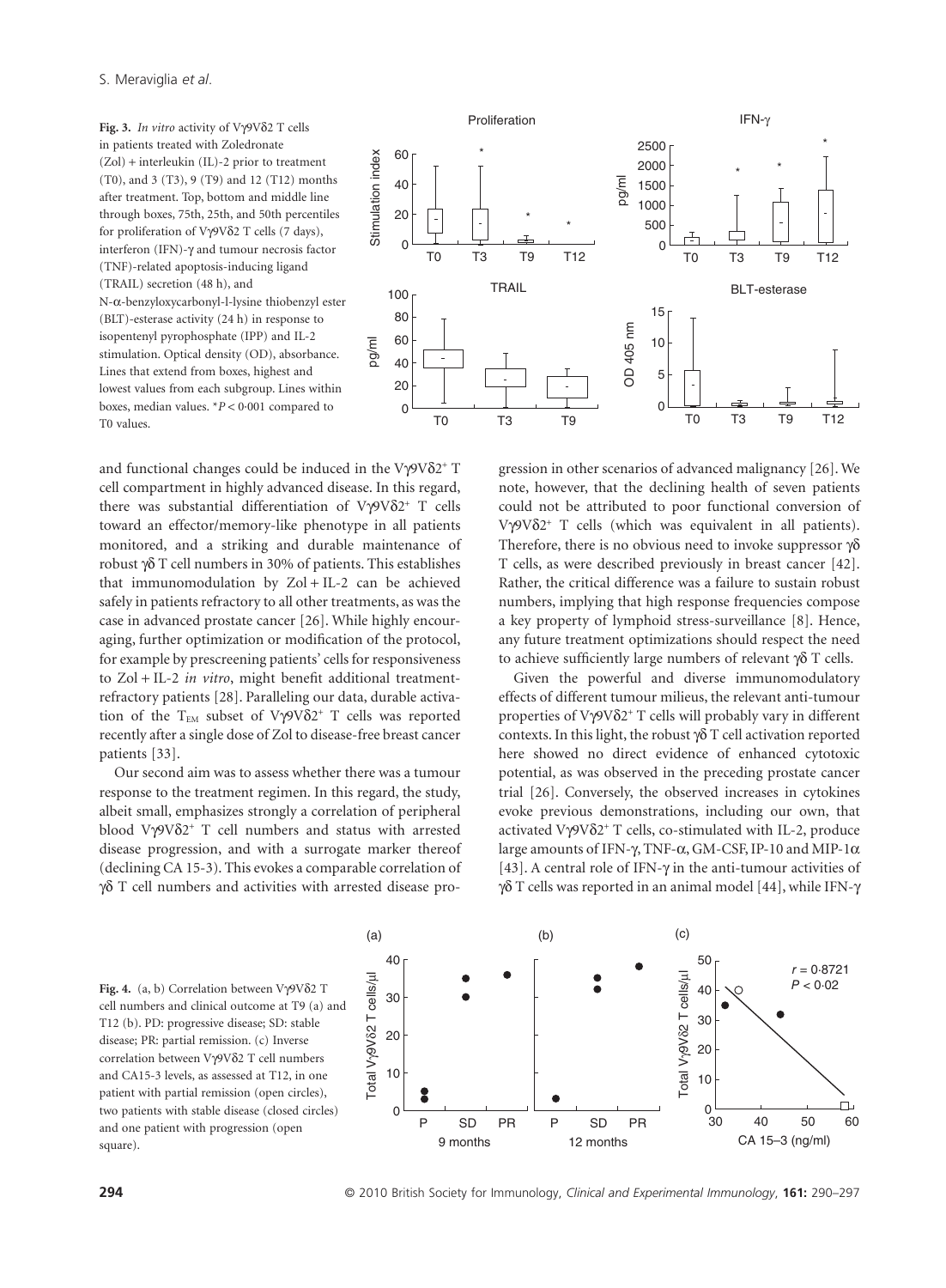|               | Months after treatment       |                      |                     |  |
|---------------|------------------------------|----------------------|---------------------|--|
|               | $\mathbf{0}$                 | 3                    | 9                   |  |
| $IL-8$        | $52 \cdot 1 \pm 113 \cdot 5$ | $25.9 \pm 36.5^*$    | $28.3 \pm 49.9*$    |  |
| Eotaxin       | $351.5 \pm 327.5$            | $736.7 \pm 708.5*$   | $455.7 \pm 217.3$   |  |
| $MIP-1\alpha$ | $353.7 \pm 257.1$            | $777.3 \pm 668.6*$   | $524.8 \pm 284.9$   |  |
| IP/10         | $670.0 \pm 423.0$            | $1314.8 \pm 1159.1*$ | $904.8 \pm 686.21$  |  |
| $MCP-1$       | $157.9 \pm 90.2$             | $148.3 \pm 133.5$    | $94.1 \pm 46.4$     |  |
| IL12p40       | $368.5 \pm 157.6$            | $474.2 \pm 481.1*$   | $587.0 \pm 463.5^*$ |  |
| IL12p70       | $22.0 \pm 26.9$              | $33.1 \pm 35.3$      | $11.5 \pm 6.6^*$    |  |
| $IL-2$        | $16.8 \pm 15.1$              | $12.6 \pm 8.8$       | $10.9 \pm 7.7$      |  |
| $IL-4$        | $5.4 \pm 4.6$                | $8.2 \pm 4.7$        | $4.7 \pm 4.6$       |  |
| $IL-13$       | $10.5 \pm 10.3$              | $16.9 \pm 6.5$       | $13.8 \pm 8.8$      |  |
| TNF- $\alpha$ | $19.2 \pm 8.2$               | $16.6 \pm 7.6$       | $18.3 \pm 9.2^*$    |  |
| GM-CSF        | $14.6 \pm 7.3$               | $15.0 \pm 8.9$       | $18.8 \pm 2.1*$     |  |
| $IL-6$        | $9.2 \pm 14.0$               | $14.9 \pm 25.8$      | $4.0 \pm 3.8$       |  |
| IFN-γ         | $22.5 \pm 12.2$              | $47.9 \pm 41.8^*$    | $30.1 \pm 14.5$     |  |
| TRAIL         | $42.7 \pm 13.3$              | $22.3 \pm 14.4$      | $17.2 \pm 14.0$     |  |
|               |                              |                      |                     |  |

**Table 2.** Concentration of cyokines and chemokines in serum from patients treated with Zoledronate and interleukin (IL)-2.

Data indicate the mean serum concentration (expressed in pg/ml)  $\pm$  standard deviation (s.d.). GM-CSF, granulocyte–macrophage colonystimulating factor; IFN, interferon; IP, inositol phosphate; MCP, monocyte chemoattractant protein; MIP, macrophage inflammatory protein; TRAIL, tumour necrosis factor (TNF)-related apoptosis-inducing ligand.

can also enhance cytotoxicity indirectly by increasing cells' susceptibility to TRAIL. The central and specific role of V $\gamma$ 9V $\delta$ 2<sup>+</sup> T cells in the patients' responses is suggested strongly by the failure to detect significant activation of NK or  $\alpha\beta$  T cells. Further investigation of the mechanism of action will benefit from longitudinal studies of biopsies that may offer correlates of the status of tumour-infiltrating  $\gamma \delta$  T cells with outcome.

In summary, this report advances further the case for an expanded application of  $\gamma\delta$  T cell agonists in solid tumours. Such treatments might be complemented usefully by adoptive transfer of autologous  $\gamma\delta$  T cells, harvested pretreatment, expanded and reinfused after several months, according to perceived need [9,29,31,32]. Phenotyping of such cells will be critical, given that an expanded population of  $V\delta1$ <sup>+</sup> T cells producing IL-4 correlated with good prognosis in a 1-year follow-up of lymphoid malignancies [45], whereas  $V\delta1$ <sup>+</sup> T cells infiltrating breast tumours suppressed T cell responses and blocked dendritic cell function [42]. Although our studies in breast and prostate cancer have focused on advanced disease, the approach may also benefit other patients. Thus, the reported anti-tumour and anti-metastatic properties of Zol underpinned the Austrian Breast and Colorectal Cancer Study Group trial 12, to evaluate the efficacy of 3 years of ovarian suppression plus anastrozole or tamoxifen with or without Zol in premenopausal women with early breast cancer. That study demonstrated that the addition of Zol increased the rate of disease-free survival, compared with endocrine therapy alone [46]. Such results emphasize the need for larger-scale immunological monitoring to gain insight into the full means of efficacy of aminobisphosphonates across a spectrum of disease scenarios.

#### **Acknowledgements**

We thank Nicola Gebbia for valuable advice with patient recruiting, Fabio Fulfaro and Alessandra Casuccio for help with statistical analysis, and Elisa Binda and Daniele Santini for helpful suggestion and criticism. The work was supported by PRIN grant 2006068412-002 to F.D.; AIRC grants to M.T and F.D.; ISS Oncoproteomic project 2007-527/B/ 3A/3 to G.S and F.D.; grants from Cancer Research UK (C28524/A9497) and the Breast Cancer Campaign (2008NovSP08) to M.E.; the Wellcome Trust and the Guy's and St Thomas's Comprehensive Biomedical Research Centre (A.C.H.); a Marie Curie (FP6); and a FEDER (EU/ Région Wallone) grant to D.V. Valentina Orlando is a PhD student of the International PhD Programme in Immunopharmacology at the University of Palermo.

#### **Disclosures**

F.D. is founding member of a University of Palermo spin-out company (TetraPharm S.r.l.), in which F.D. has a share of equity and to which he acts as non-executive scientific adviser. F.D. is named inventor for patents filed by TetraPharm S.r.l. on products related to those studied in this work. The other authors declare no competing financial interests.

## **References**

1 Reeder JG, Vogel VG. Breast cancer risk management. Clin Breast Cancer 2007; **7**:833–40.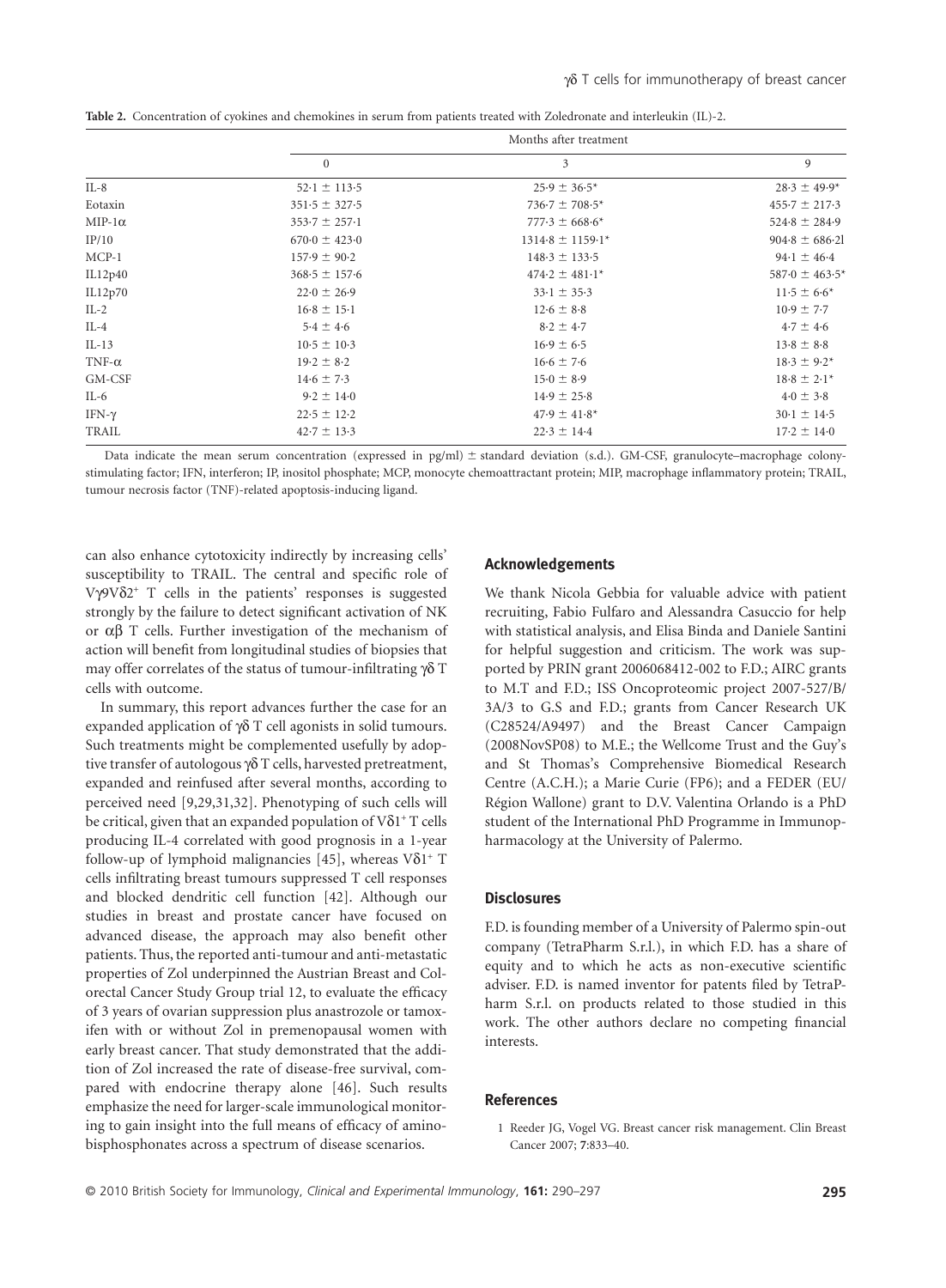- S. Meraviglia *et al*.
	- 2 Tan PH, Lota AS. Interaction of current cancer treatments and the immune system: implications for breast cancer therapeutics. Exp Opin Pharmacother 2008; **9**:2639–60.
	- 3 Pagès F, Berger A, Camus M *et al*. Effector memory T cells, early metastasis, and survival in colorectal cancer. N Engl J Med 2005; **353**:2654–66.
	- 4 Hornychova H, Melichar B, Tomsova M *et al*. Tumor-infiltrating lymphocytes predict response to neoadjuvant chemotherapy in patients with breast carcinoma. Cancer Invest 2009; **26**:1024–31.
	- 5 Gattinoni L, Powell DJ, Rosenberg SA *et al*. Adoptive immunotherapy for cancer: building on success. Nat Rev Immunol 2006; **6**:383–93.
	- 6 Smyth MJ, Dunn GP, Schreiber RD. Cancer immunosurveillance and immunoediting: the roles of immunity in suppressing tumor development and shaping tumor immunogenicity. Adv Immunol 2006; **90**:1–50.
	- 7 Kabelitz D, Wesch D, He W. Perspectives of  $\gamma\delta$  T cells in tumor immunology. Cancer Res 2007; **67**:5–8.
	- 8 Hayday AC.  $\gamma\delta$  T cells and the lymphoid stress-surveillance response. Immunity 2009; **31**:184–96.
	- 9 June CH, Blazar BR, Riley JL. Engineering lymphocyte subsets: tools, trials and tribulations. Nat Rev Immunol 2009; **9**:704–16.
- 10 Brandes M, Willimann K, Bioley G *et al*. Cross-presenting human γδ T cells induce robust CD8<sup>+</sup> alphabeta T cell responses. Proc Natl Acad Sci USA 2009; **106**:2307–12.
- 11 Landmeier S, Altvater B, Pscherer S et al. Activated human  $\gamma\delta$  T cells as stimulators of specific CD8<sup>+</sup> T-cell responses to subdominant Epstein Barr virus epitopes: potential for immunotherapy of cancer. J Immunother 2009; **32**:310–21.
- 12 Constant P, Davodeau F, Peyrat MA *et al*. Stimulation of human γδ T cells by nonpeptidic mycobacterial ligands. Science 1994; **264**:267–70.
- 13 Tanaka Y, Morita CT, Nieves E *et al*. Natural and synthetic nonpeptide antigens recognized by human  $\gamma\delta$  T cells. Nature 1995; **375**:155–8.
- 14 Morita CT, Mariuzza R, Brenner MB. Antigen recognition by human  $\gamma\delta$  T cells: pattern recognition by the adaptive immune system. Springer Semin Immunopathol 2000; **22**:191–217.
- 15 Eberl M, Hintz M, Reichenberg A *et al*. Microbial isoprenoid biosynthesis and human  $\gamma\delta$  T cell activation. FEBS Lett 2003; 544:4-10.
- 16 Gober HJ, Kistowska M, Angman L et al. Human γδ T cell receptor cells recognize endogenous mevalonate metabolites in tumor cells. J Exp Med 2003; **197**:163–8.
- 17 Das H, Groh V, Kuijl C et al. MICA engagement by human Vγ9Vδ2 T cells enhances their antigen-dependent effector function. Immunity 2003; **15**:83–93.
- 18 Scotet E, Martinez LO, Grant E *et al*. Tumor recognition following Vg9Vd2 T cell receptor interactions with a surface F1-ATPaserelated structure and apolipoprotein A-I. Immunity 2005; **22**:71– 80.
- 19 Dieli F, Poccia F, Lipp M *et al*. Differentiation of effector/memory Vd2 T cells and migratory routes in lymph nodes or inflammatory sites. J Exp Med 2003; **198**:391–7.
- 20 Major P. The use of zoledronic acid, a novel, highly potent bisphosphonate, for the treatment of hypercalcemia of malignancy. Oncologist 2002; **7**:481–91.
- 21 Major P, Cook R. Efficacy of bisphosphonates in the management of skeletal complications of bone metastases and selection of clinical endpoints. Am J Clin Oncol 2002; **25**:S10–S18.
- 22 Brahim A, Scher N, Williams G *et al*. Approval summary for zoledronic acid for treatment of multiple myeloma and cancer bone metastases. Clin Cancer Res 2003; **9**:2394–9.
- 23 FDA approves ZOMETA for treatment of cancer-related bone complication. Expert Rev Anticancer Ther 2002; **2**:137–8.
- 24 Roelofs AJ, Jauhiainen M, Mönkkönen H *et al*. Peripheral blood monocytes are responsible for  $\gamma\delta$  T cell activation induced by zoledronic acid through accumulation of IPP/DMAPP. Br J Haematol 2009; **144**:245–50.
- 25 Mitrofan LM, Pelkonen J, Mönkkönen J. The level of ATP analog and isopentenyl pyrophosphate correlates with zoledronic acidinduced apoptosis in cancer cells *in vitro*. Bone 2009; **45**:1153–60.
- 26 Dieli F, Vermijlen D, Fulfaro F *et al*. Targeting human gamma-delta T cells with zoledronate and interleukin-2 for immunotherapy of hormone-refractory prostate cancer. Cancer Res 2007; **67**:7450–7.
- 27 Simoni D, Gebbia N, Invidiata FP *et al*. Design, synthesis, and biological evaluation of novel aminobisphosphonates possessing an *in vivo* antitumor activity through a  $\gamma\delta$ -T lymphocytesmediated activation mechanism. J Med Chem 2008; **51**:6800–7.
- 28 Wilhelm M, Kunzmann V, Eckstein S et al. γδ T cells for immune therapy of patients with lymphoid malignancies. Blood 2003; **102**:200–6.
- 29 Abe Y, Muto M, Nieda M *et al*. Clinical and immunological evaluation of zoledronate-activated Vg9  $\gamma\delta$  T-cell-based immunotherapy for patients with multiple myeloma. Exp Hematol 2009; **37**:956– 68.
- 30 Dieli F, Gebbia N, Poccia F et al. Induction of  $\gamma\delta$  T-lymphocyte effector functions by bisphosphonate zoledronic acid in cancer patients *in vivo*. Blood 2003; **102**:2310–11.
- 31 Kobayashi H, Tanaka Y, Yagi J *et al*. Safety profile and anti-tumour effects of adoptive immunotherapy using  $\gamma\delta$  T cells against advanced renal cell carcinoma: a pilot study. Cancer Immunol Immunother 2007; **56**:469–76.
- 32 Bennouna J, Bompas E, Neidhardt EM *et al*. Phase-I study of Innacell γδ, an autologous cell-therapy product highly enriched in g9d2 T lymphocytes, in combination with IL-2, in patients with metastatic renal cell carcinoma. Cancer Immunol Immunother 2008; **57**:1599–609.
- 33 Santini D, Martini F, Fratto ME *et al*. *In vivo* effects of zoledronic acid on peripheral  $\gamma\delta$  T lymphocytes in early breast cancer patients. Cancer Immunol Immunother 2009; **58**:31–8.
- 34 Oken MM, Creech RH, Tormey DC *et al*. Toxicity and response criteria of the Eastern Cooperative Oncology Group. Am J Clin Oncol 1982; **5**:649–55.
- 35 World Medical Association Declaration of Helsinki: recommendations guiding medical doctors in biomedical research involving human subjects. Adopted by the 18th World Medical Assembly, Helsinki, Finland, 1964 and as revised in Tokyo, 1975, in Venice, 1983, in Hong Kong, 1989. Version with changes of 1997.
- 36 Therasse P, Arbuck SG, Eisenhauer EA *et al*. New guidelines to evaluate the response to treatment in solid tumors. European Organization for Research and Treatment of Cancer, National Cancer Institute of the United States, National Cancer Institute of Canada. J Natl Cancer Inst 2000; **92**:205–16.
- 37 Lake RA, Robinson BW. Immunotherapy and chemotherapy a practical partnership. Nat Rev Cancer 2005; **5**:397–405.
- 38 Slamon DJ, Leyland-Jones B, Shak S *et al*. Use of chemotherapy plus a monoclonal antibody against HER2 for metastatic breast cancer that overexpresses HER2. N Engl J Med 2001; **344**:783– 92.